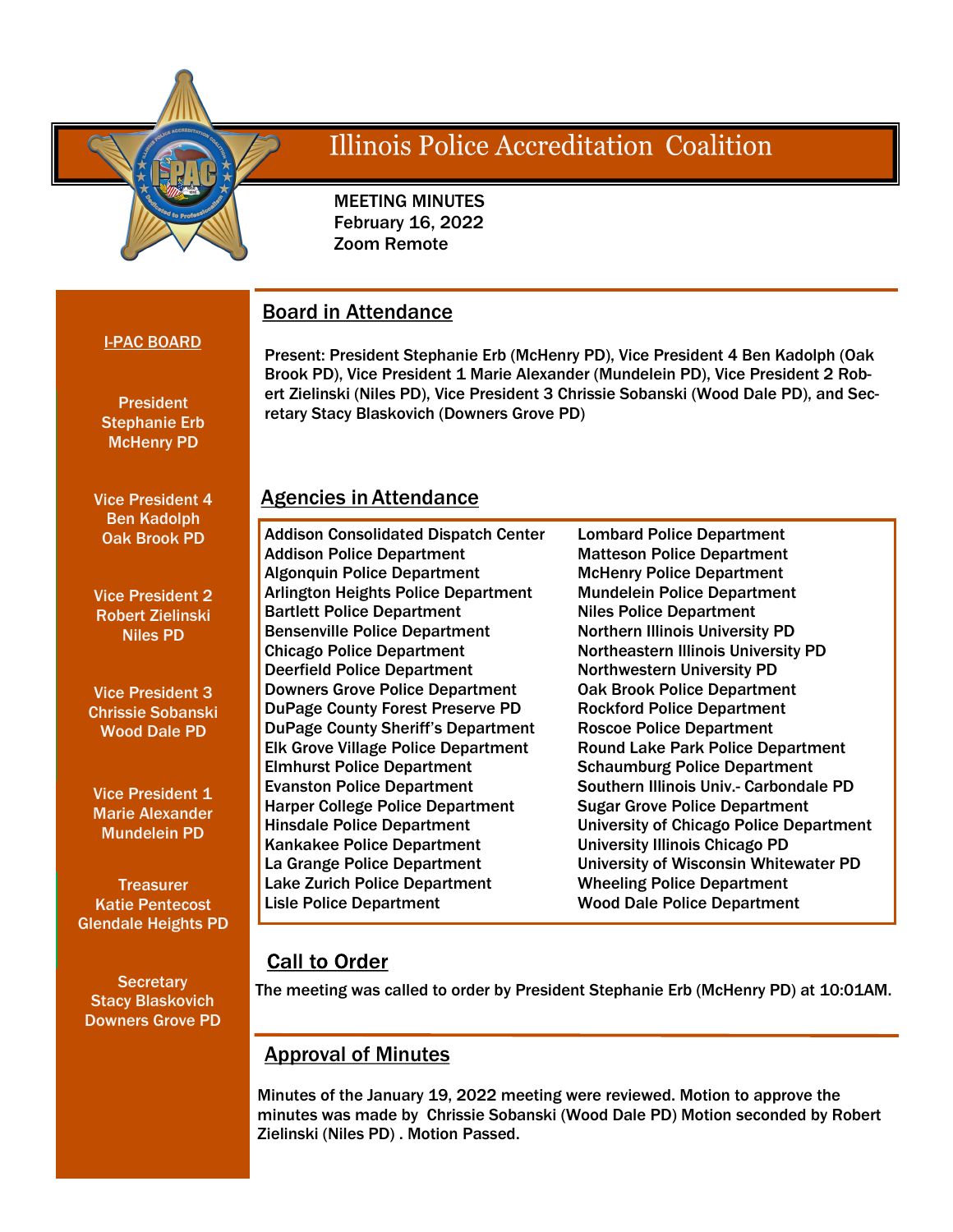### ILLINOIS POLICE ACCREDITATION COALITION

**ZOOM REMOTE February 16, 2022 PAGE 2** 

#### Treasurer's Report

President Stephanie Erb (McHenry PD) report stating we have a starting balance of \$17,981.79 and an ending balance of \$17,807.29. We took in \$201.36 in membership dues. Our expenditures were \$378.86 for Quick Books Accounting Software. Motion to approve the treasurer's report was made by Ben Kadolph (Oak Brook PD) Motion was seconded by Stephaine Erb (McHenry PD). Motion passed.

### Secretary's Report

Secretary Stacy Blaskovich (Downers Grove PD) advised no report.

### Upcoming Mock Assessments

- VP Ben Kadolph (Oak Brook PD): None reported.
- VP Marie Alexander (Mundelein PD): None reported.
- VP Chrissie Sobanski (Wooddale PD): None reported.
- VP Robert Zielinski (Niles PD): None reported.

#### Old Business

- Legislative Update
	- SAFE T Act Trailer Bill updates due July 1, 2022.
	- ILETSB Manager of In-service Training: Paul Petty, contact information: paul.f.petty@illinois.gov 217-785-5910 Paul advised that computer based training does not cover scenario based training, must be "boots on the ground" Pyramiding/stacking of mandates is not allowed. In a one hour training session, only 2 mandates can be covered. Mandates only allowed in 30 minute blocks. ILETSB will not be providing guidance of lesson plans or outlines.
- Scholarship Award
	- First IPAC Scholarship Award given to Elk Grove Village
- Mock Assessment Survey Results
	- Responding agencies: 54% ILEAP, 41% CALEA, 5% Both
	- Reasons agencies have not had a mock in the last 4 years : Response to reasons
		- Agency far from other agencies : Remote Mock

Last year on the job : Mocks are about setting the agency up for success Need time to learn PowerDMS first: Don't need perfection, take webinars, reach out Can't fit one in between CSM annual reviews : yes, it's shorter but a mock takes 1 day or 1 week Asked if we need one told no : Sorry, you were told bad info, Everyone should do one If we get a new AM with less experience : No one's files are perfect, we all could use suggestion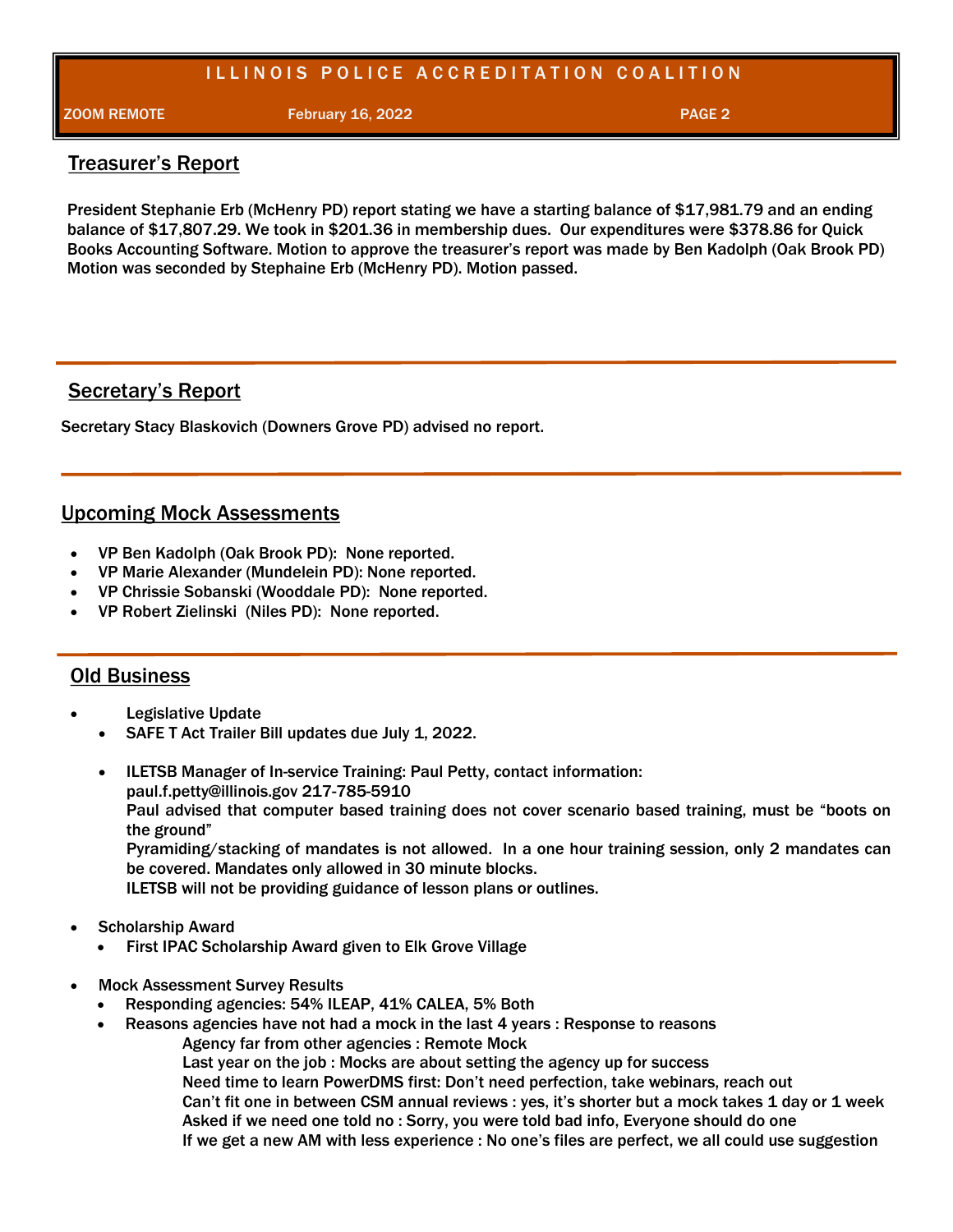#### ILLINOIS POLICE ACCREDITATION COALITION

**ZOOM REMOTE February 16, 2022 PAGE 3** 

#### New Business Recent Mocks

Matteson PD thanks Oak Brook and Commander Kadolph's team for doing a walk through in preparation for their April ILEAP on-site for their first accreditation. Also thank you to all who participated in their remote mock assessment.

Recent Virtual On-sites

Algonquin PD just received their plaque for re-accreditation at last night's board meeting, ILEAP accreditation.

Lisle PD received their Tier I for ILEAP Accreditation.

• Recent Web Based Reviews

University Illinois Chicago (Jay Murphy Team Leader) 1 standard issue, evaluation are different for each job description, will be adding a sheet to become compliant. On-site set for March 14-17.

Chicago PD completed their web based review for LE and Training Academy. Jeff Pierce was their CSM, this is year 4 for LE and year 2 for training, but they are going for accreditation to be on the same schedule as the LE award. After year 4 review still have 150 standards that have not yet been marked in compliance by a CSM. Virtual On-site set for March 7th.

#### New Membership Application

Round Lake Park PD requesting membership to IPAC. No comments from the membership. Chrissie Sobanski (Wood Dale PD) made a motion to accept Round Lake Park PD's application into the IPAC. Motion was seconded by Ben Kadolph (Oak Brook PD). Motion Passed.